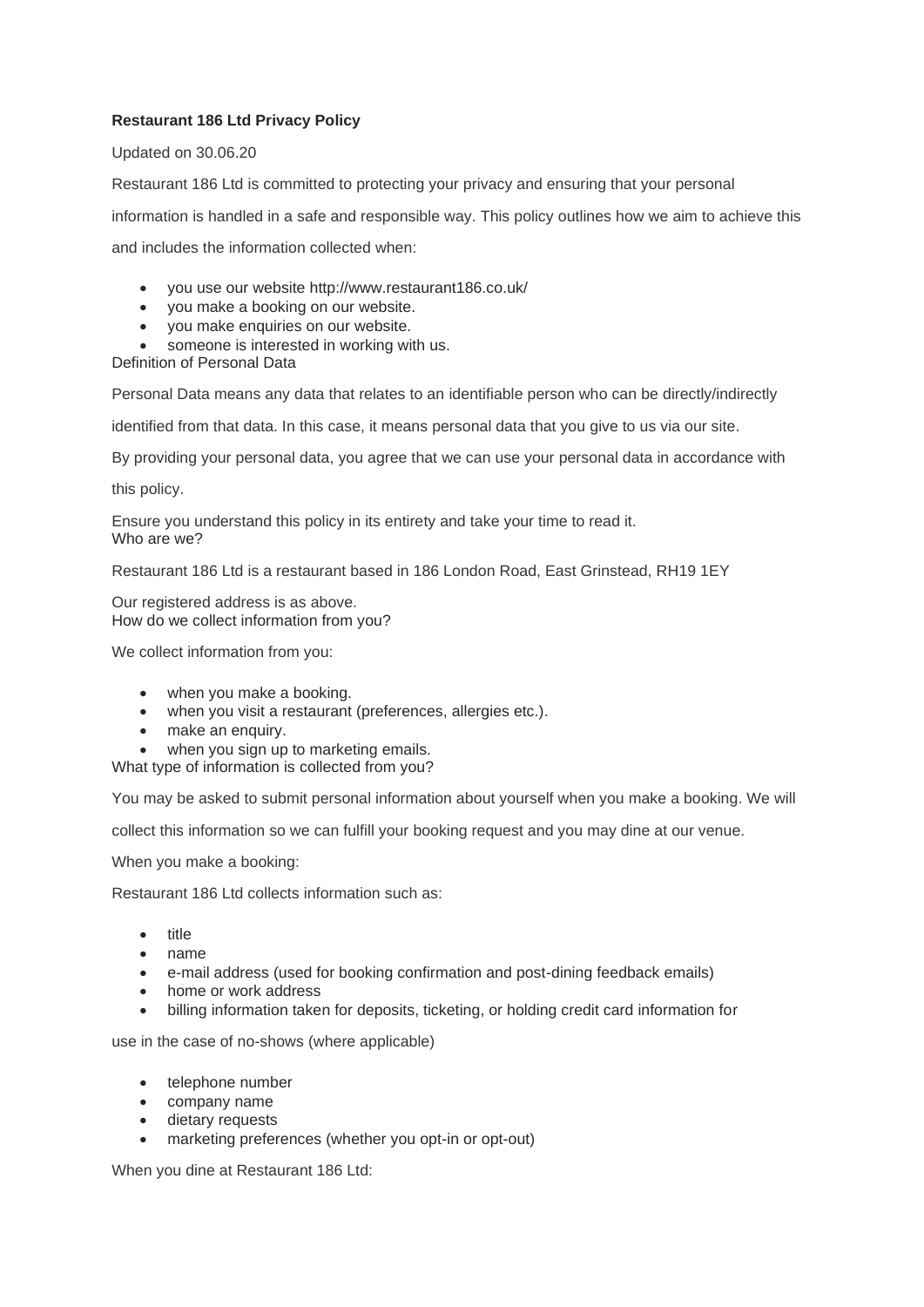- marketing responses (where applicable)
- survey responses
- current and past restaurant reservation details

When you access our sites:

There is "Device Information" about your computer hardware and software that is automatically

collected by Restaurant 186 Ltd. This information can include:

- device type (e.g. mobile, computer, laptop, tablet)
- cookies
- operating system
- IP address
- browser type
- browser information (e.g., type, language, and history)
- domain names
- access times
- settings
- referring website addresses
- other data about your device to provide the services as otherwise described in this policy.

### Location information:

If you use our website, we may receive your generic location (such as city or neighbourhood).

### Careers:

You may submit your CV if you're interested in working for us to . This information may include:

- personal details
- employment details
- education
- salary history
- other relevant details

We will use this information to assess your application. We may also keep it in our records for future

reference. Please get in contact if you would no longer like us to hold your records at How is your information used?

Our use of your personal data will always have a lawful basis, either because it is necessary to

complete a booking, because you have consented to our use of your personal data (e.g. by

subscribing to emails), or because it is in our legitimate interests.

We require the information outlined in the previous section to understand your needs and provide you

with a better service, and in particular for the following reasons:

- Internal record keeping.
- Send you service emails (booking confirmation and post-dining feedback).
- Improve our products and services.
- Send marketing communications if you have opted in to receive them.

• We may use the information to customise the website according to your interests. Who has access to your information?

We will not sell, distribute, or lease your personal information to third parties. Any personal

information we request from you will be safeguarded under current legislation.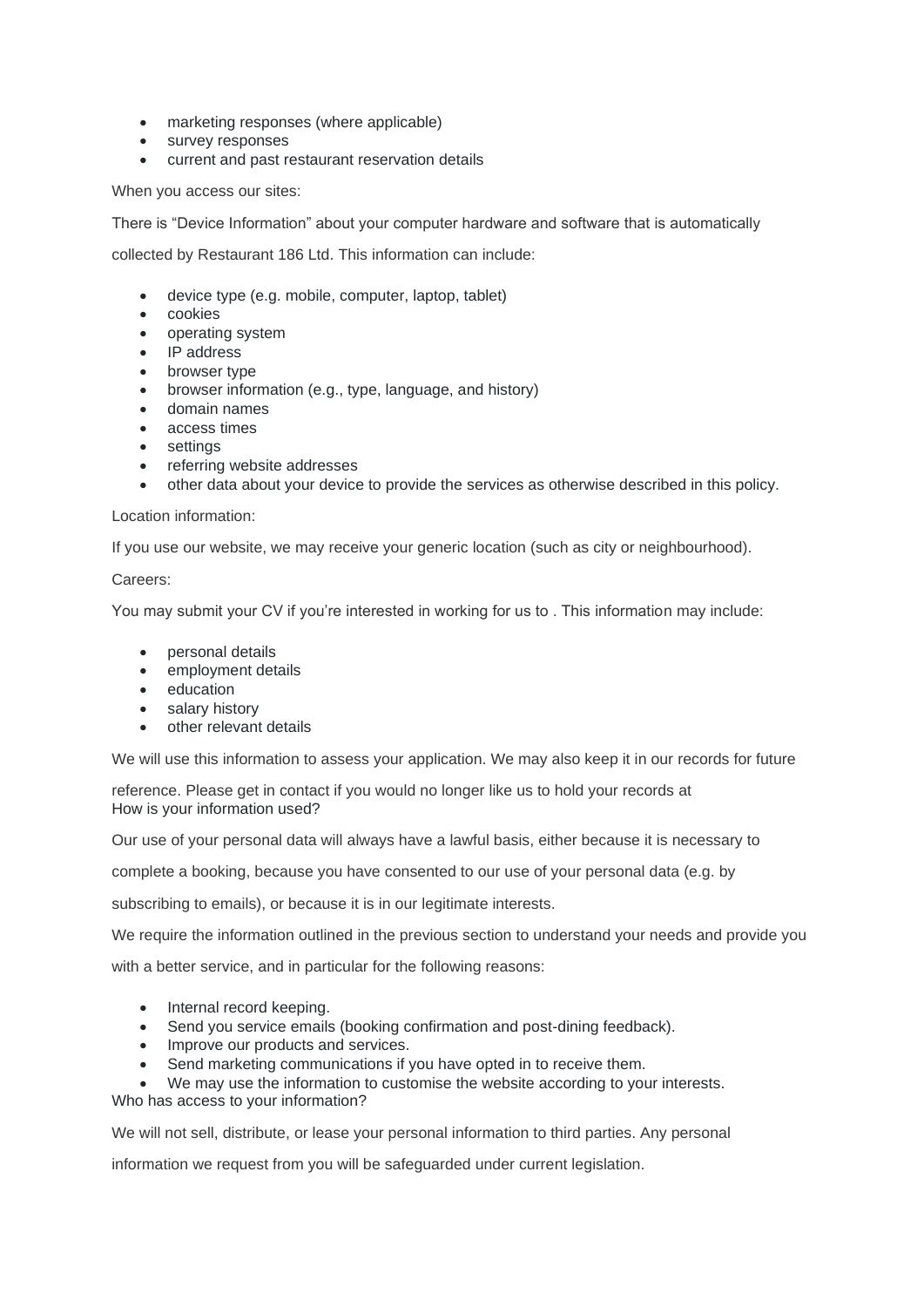We will only share your information with companies if necessary to deliver services on our behalf. For example service providers (e.g. KuulEats for the provision of online bookings and the restaurant management system that Restaurant 186 Ltd uses), third-party payment processors, and other third parties to provide our Sites and fulfil your requests, and as otherwise consented to by you or as permitted by applicable law.

Third parties (including KuulEats) whose content appears on our Site may use third-party Cookies, as detailed below. Please refer to 'Use of Cookies' for more information on controlling Cookies. Please note that we do not control the activities of such third parties, nor the data they collect and use and advise you to check the privacy policies of any such third parties.

You may choose to restrict the collection or use of your personal information at any point. Please refer

to the Your Choices section of this Privacy Policy for details. How and where do we store data?

We only keep your personal data for as long as we have your permission to keep it.

For reservations taken through KuulEats software, your data will only be stored in the UK. Profiling

We may analyse your personal information to create a profile of your interests and preferences so

that we can contact you with information relevant to you. We may make use of additional information

about you when it is available from external sources to help us do this effectively. Your choices

We will not contact you for marketing purposes by email, phone or text message unless you have given your prior consent. We will not pass your details to any third parties for marketing purposes unless you have expressly permitted us to. Furthermore, you can change your marketing preferences at any time by contacting us by email at

You have a right to request a copy of the personal information that Restaurant 186 Ltd holds about

you and have any inaccuracies corrected. Any such requests should be made to this email address:

You have the right to withdraw your consent to us using your personal data at any time, and to

request that we delete it.

#### **Security**

Data security is very important to us, and to protect your data we have taken suitable measures to

safeguard and secure data collected through our Site. Use of 'cookies'

Like many other websites, we use cookies. We use them to help you personalise your online

experience.